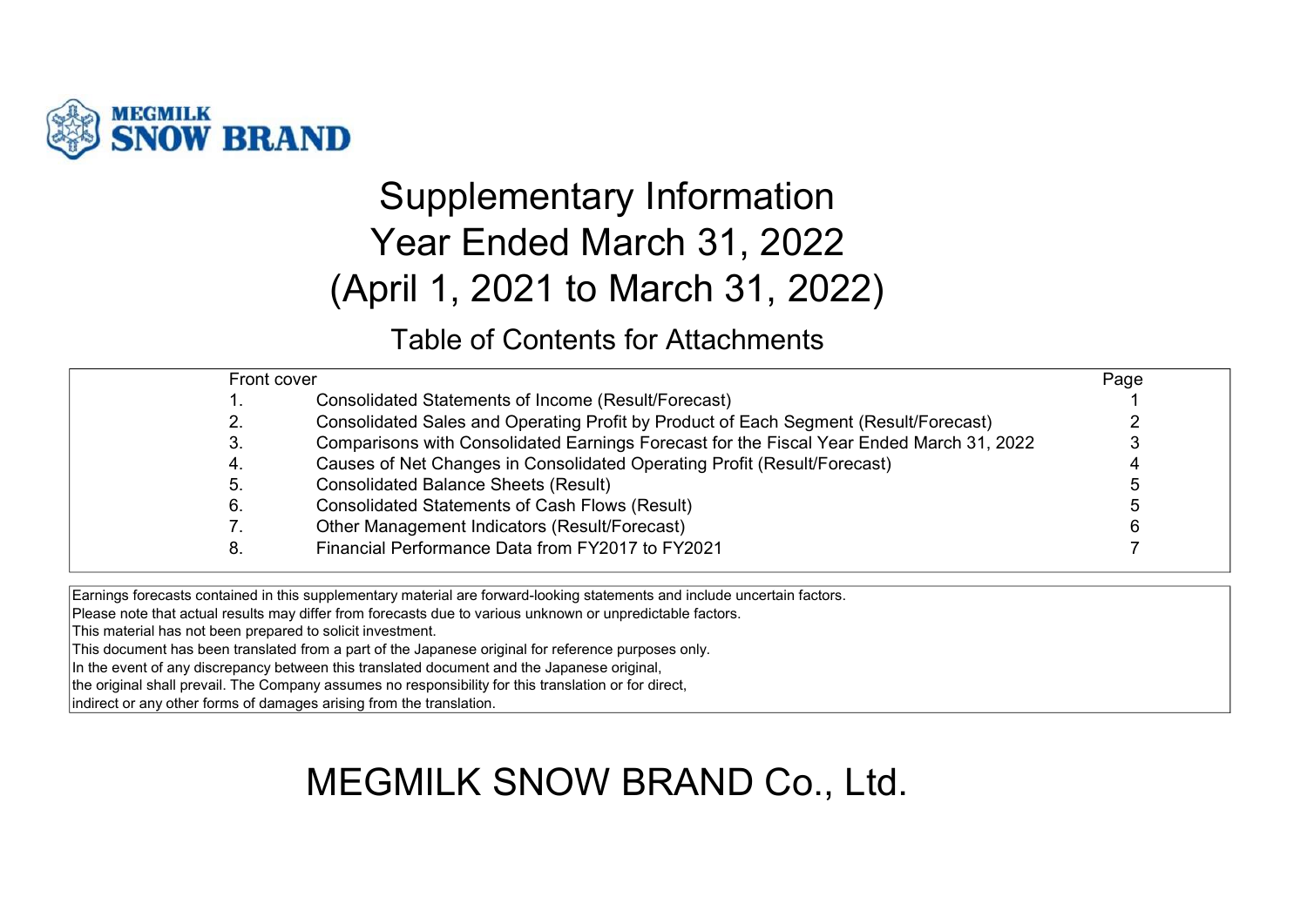#### 1. Consolidated Statements of Income (Result/Forecast)

|                                                             |           |                 |                |            |                |                |                                 |            | Result for the year ended March 31, 2022 (FY2021) |                                 |            |            |           |                                 |            |                   |        | onii. Tuu miiliuli yeri) (Amuuniis Tuuriued duwri tu the hearest Tuu miiliuli yeri)<br>[Forecast] Year ending March 31, 2023 (FY2022) |             |        |            |             |
|-------------------------------------------------------------|-----------|-----------------|----------------|------------|----------------|----------------|---------------------------------|------------|---------------------------------------------------|---------------------------------|------------|------------|-----------|---------------------------------|------------|-------------------|--------|---------------------------------------------------------------------------------------------------------------------------------------|-------------|--------|------------|-------------|
|                                                             |           | 1st quarter-end |                |            |                |                | 2nd quarter-end<br>(cumulative) |            |                                                   | 3rd quarter-end<br>(cumulative) |            |            |           | 4th quarter-end<br>(cumulative) |            |                   |        | 2nd quarter-end<br>(cumulative)                                                                                                       |             |        | Full year  |             |
|                                                             | <b>FY</b> | <b>FY</b>       | Net change     |            | <b>FY</b>      | <b>FY</b>      |                                 | Net change | <b>FY</b>                                         | <b>FY</b>                       | Net change |            | <b>FY</b> | <b>FY</b>                       | Net change |                   | Amount | Net change                                                                                                                            |             | Amount | Net change |             |
|                                                             | 2020      | 2021            | Amount         | YOY<br>(%) | 2020           | 2021           | Amount                          | YOY<br>(%) | 2020                                              | 2021                            | Amount     | YOY<br>(%) | 2020      | 2021                            | Amount     | <b>YOY</b><br>(%) |        | Amount                                                                                                                                | YOY<br>(% ) |        | Amount     | YOY<br>(% ) |
| Net sales                                                   | 1.398     | 1.428           | 29             | 2.7        | 2.829          | 2.869          | 39                              | 1.4        | 4,244                                             | 4.276                           | 31         | 0.7        | 5,545     | 5.584                           | 38         | 0.7               | 2,980  | 110                                                                                                                                   | 3.9         | 5,850  | 265        | 4.8         |
| Cost of sales                                               | 1,175     | 1.180           |                | 0.4        | 2,375          | 2,391          | 16                              | 0.7        | 3,555                                             | 3,576                           | 21         | 0.6        | 4,651     | 4.689                           | 37         | 0.8               |        |                                                                                                                                       |             |        |            |             |
| Vs. Sales (%)                                               | 84.1      | 82.7            |                |            | 84.0           | 83.4           |                                 |            | 83.8                                              | 83.6                            |            |            | 83.9      | 84.0                            |            |                   |        |                                                                                                                                       |             |        |            |             |
| Selling, general and<br>administrative expenses             | 172       | 182             | 9              | 5.7        | 343            | 355            | 11                              | 3.5        | 519                                               | 535                             | 15         | 3.0        | 695       | 713                             | 17         | 2.6               |        |                                                                                                                                       |             |        |            |             |
| Vs. Sales (%)                                               | 12.3      | 12.8            |                |            | 12.1           | 12.4           |                                 |            | 12.2                                              | 12.5                            |            |            | 12.5      | 12.8                            |            |                   |        |                                                                                                                                       |             |        |            |             |
| Operating profit                                            | 50        | 65              | 14             | 29.8       | 110            | 122            | 11                              | 10.1       | 169                                               | 164                             | (5)        | (3.0)      | 197       | 180                             | (17)       | (8.7)             | 80     | (42)                                                                                                                                  | (34.5)      | 150    | (30)       | (16.9)      |
| Vs. Sales (%)                                               | 3.6       | 4.6             |                |            | 3.9            | 4.3            |                                 |            | 4.0                                               | 3.8                             |            |            | 3.6       | 3.2                             |            |                   | 2.7    |                                                                                                                                       |             | 2.6    |            |             |
| Non-operating income                                        | 6         | 9               | $\overline{2}$ | 32.4       | 14             | 15             | $\Omega$                        | 3.7        | 22                                                | 23                              | $\Omega$   | 3.4        | 30        | 29                              | (0)        | (1.2)             |        |                                                                                                                                       |             |        |            |             |
| Non-operating expenses                                      |           | 2               | (0)            | (18.5)     | 5 <sup>5</sup> | $\overline{4}$ | (1)                             | (20.4)     | $\overline{7}$                                    | $6 \mid$                        | (1)        | 13.0)      | 11        | 10 <sup>1</sup>                 | (0)        | (7.3)             |        |                                                                                                                                       |             |        |            |             |
| Ordinary profit                                             | 54        | 72              | 17             | 32.3       | 119            | 132            | 12                              | 10.8       | 184                                               | 181                             | (3)        | (1.8)      | 216       | 199                             | (16)       | (7.7)             | 85     | (47)                                                                                                                                  | (36.0)      | 165    | (34)       | (17.4)      |
| Vs. Sales (%)                                               | 3.9       | 5.1             |                |            | 4.2            | 4.6            |                                 |            | 4.3                                               | 4.2                             |            |            | 3.9       | 3.6                             |            |                   | 2.9    |                                                                                                                                       |             | 2.8    |            |             |
| Extraordinary income                                        |           | $\Omega$        | (0)            | (57.5)     | $\Omega$       | $\Omega$       | (0)                             | (65.4)     | $\Omega$                                          | $\mathbf 0$                     | (0)        | (93.1)     | 31        | $\Omega$                        | (31)       | (99.8)            |        |                                                                                                                                       |             |        |            |             |
| <b>Extraordinary loss</b>                                   |           | 3               | (3)            | (50.4)     | 14             | 9              | (5)                             | (37.2)     | 18                                                | 16                              | (1)        | (8.0)      | 36        | 27                              | (8)        | (24.3)            |        |                                                                                                                                       |             |        |            |             |
| Profit before income taxes                                  | 47        | 68              | 21             | 45.0       | 104            | 123            | 18                              | 17.6       | 166                                               | 164                             | (2)        | (1.4)      | 211       | 172                             | (39)       | (18.6)            |        |                                                                                                                                       |             |        |            |             |
| Vs. Sales (%)                                               | 3.4       | 4.8             |                |            | 3.7            | 4.3            |                                 |            | 3.9                                               | 3.8                             |            |            | 3.8       | 3.1                             |            |                   |        |                                                                                                                                       |             |        |            |             |
| Income taxes                                                | 15        | 20              | $\overline{4}$ | 31.0       | 33             | 36             | $\mathcal{E}$                   | 10.3       | 50                                                | 47                              | (2)        | (5.5)      | 61        | 49                              | (11)       | (19.1)            |        |                                                                                                                                       |             |        |            |             |
| Profit (loss) attributable to non-<br>controlling interests | n         |                 | $\Omega$       | 183.7      | (0)            | $\Omega$       |                                 |            |                                                   |                                 | $\Omega$   | 158.4      | $\Omega$  |                                 |            | 145.1             |        |                                                                                                                                       |             |        |            |             |
| Profit attributable to owners of<br>Iparent                 | 31        | 48              | 16             | 51.1       | 71             | 85             | 13                              | 19.2       | 115                                               | 115                             | (0)        | (0.3)      | 149       | 120                             | (28)       | (19.1)            | 55     | (30)                                                                                                                                  | (35.9)      | 100    | (20)       | (17.1)      |
| Vs. Sales (%)                                               | 2.3       | 3.4             |                |            | 2.5            | 3.0            |                                 |            | 2.7                                               | 2.7                             |            |            | 2.7       | 2.2                             |            |                   | 1.8    |                                                                                                                                       |             | 1.7    |            |             |

(Unit: 100 million yen) (Amounts rounded down to the nearest 100 million yen)

Note: The Company has applied the "Accounting Standard for Revenue Recognition" (ASBJ Statement No. 29, March 31, 2020), etc. effective from the beginning of the first quarter of the fiscal year ended March 31, 2022. All figures in the above table are prepared assuming that the accounting standard, etc. had been applied effective from the first quarter of the fiscal year ended March 31, 2021.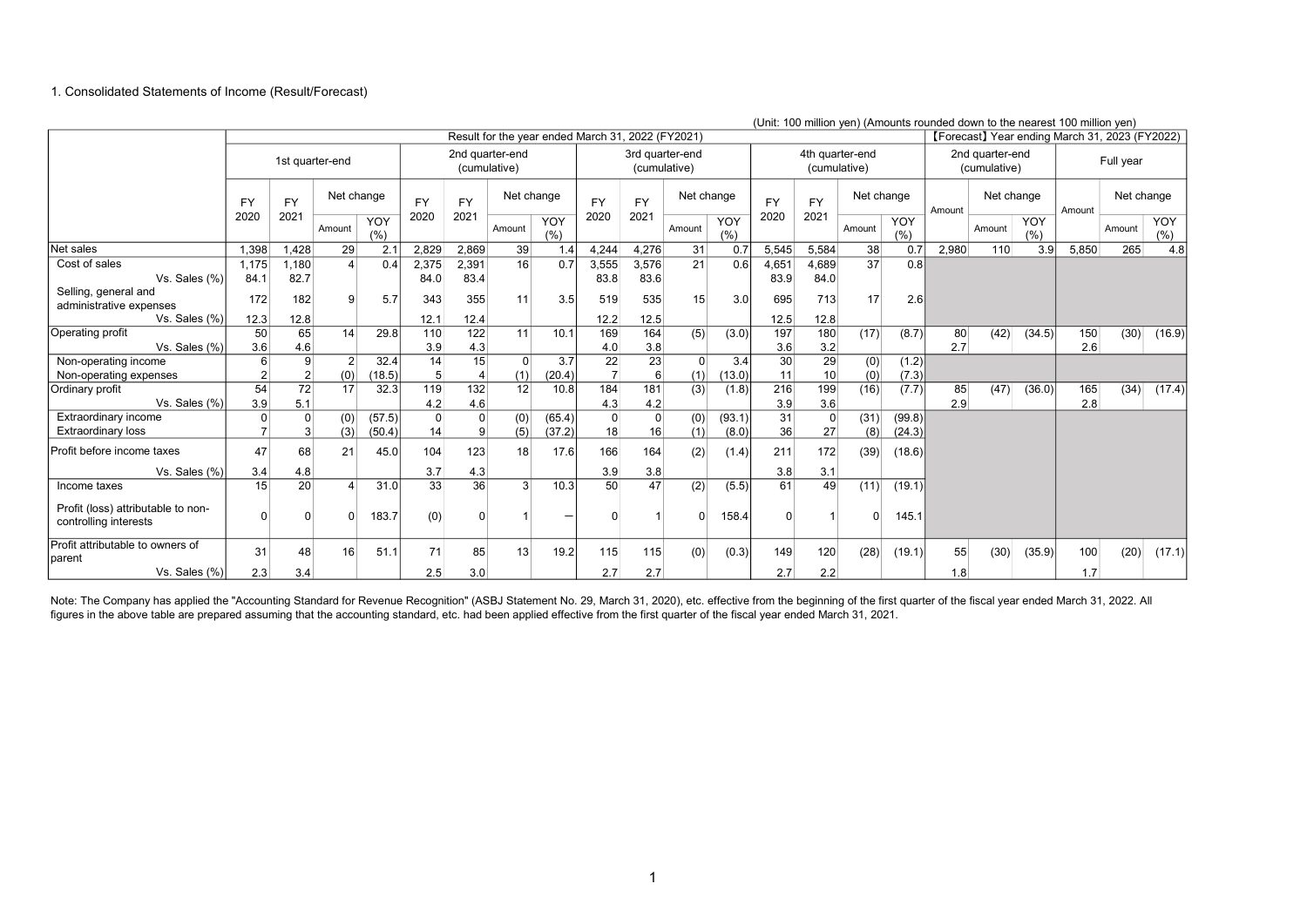#### 2. Consolidated Sales and Operating Profit by Product of Each Segment (Result/Forecast)

|                                  | (Unit: 100 million yen) (Amounts rounded down to the nearest 100 million yen)<br>[Forecast] Year ending March 31, 2023 (FY2022)<br>Result for the year ended March 31, 2022 (FY2021) |           |                 |             |           |           |                                 |            |           |                                 |                |            |           |                 |                |            |        |                                 |            |                 |                |            |
|----------------------------------|--------------------------------------------------------------------------------------------------------------------------------------------------------------------------------------|-----------|-----------------|-------------|-----------|-----------|---------------------------------|------------|-----------|---------------------------------|----------------|------------|-----------|-----------------|----------------|------------|--------|---------------------------------|------------|-----------------|----------------|------------|
|                                  |                                                                                                                                                                                      |           |                 |             |           |           |                                 |            |           |                                 |                |            |           |                 |                |            |        |                                 |            |                 |                |            |
|                                  |                                                                                                                                                                                      |           | 1st quarter-end |             |           |           | 2nd quarter-end<br>(cumulative) |            |           | 3rd quarter-end<br>(cumulative) |                |            |           | 4th quarter-end | (cumulative)   |            |        | 2nd quarter-end<br>(cumulative) |            |                 | Full year      |            |
|                                  | <b>FY</b>                                                                                                                                                                            | <b>FY</b> | Net change      |             | <b>FY</b> | <b>FY</b> | Net change                      |            | <b>FY</b> | <b>FY</b>                       | Net change     |            | <b>FY</b> | <b>FY</b>       | Net change     |            | Amount | Net change                      |            | Amount          | Net change     |            |
|                                  | 2020                                                                                                                                                                                 | 2021      | Amount          | YOY<br>(% ) | 2020      | 2021      | Amount                          | YOY<br>(%) | 2020      | 2021                            | Amount         | YOY<br>(%) | 2020      | 2021            | Amount         | YOY<br>(%) |        | Amount                          | YOY<br>(%) |                 | Amount         | YOY<br>(%) |
| <b>INet sales1</b>               |                                                                                                                                                                                      |           |                 |             |           |           |                                 |            |           |                                 |                |            |           |                 |                |            |        |                                 |            |                 |                |            |
| <b>Butter</b>                    | 54                                                                                                                                                                                   | 53        | (1)             | (2.5)       | 102       | 103       | $\mathbf 1$                     | 1.0        | 167       | 171                             | 3 <sup>1</sup> | 2.0        | 217       | 224             | 6              | 2.9        | 114    | 11                              | 11.1       | 250             | 25             | 11.6       |
| Margarine                        | 26                                                                                                                                                                                   | 21        | (4)             | (18.3)      | 47        | 41        | (5)                             | (12.4)     | 70        | 62                              | (8)            | (11.4)     | 90        | 82              | (8)            | (9.1)      | 42     |                                 | 3.8        | 85              | $\overline{2}$ | 3.0        |
| Cheese                           | 145                                                                                                                                                                                  | 139       | (5)             | (3.8)       | 283       | 276       | (7)                             | (2.6)      | 439       | 428                             | (10)           | (2.5)      | 562       | 553             | (9)            | (1.8)      | 294    | 18                              | 6.6        | 601             | 48             | 8.8        |
| Other                            | 55                                                                                                                                                                                   | 61        | 5               | 10.8        | 111       | 126       | 14                              | 13.3       | 176       | 199                             | 22             | 12.9       | 234       | 257             | 22             | 9.7        | 125    | (1)                             | (1.0)      | 252             | (5)            | (2.1)      |
| Subsidiaries and other           | 288                                                                                                                                                                                  | 306       | 17              | 6.1         | 595       | 630       | 34                              | 5.8        | 900       | 937                             | 37             | 4.1        | .200      | 1.251           | 51             | 4.3        | 672    | 41                              | 6.7        | 1,330           | 78             | 6.3        |
| <b>Dairy Products</b>            | 570                                                                                                                                                                                  | 582       | 11              | 2.1         | 1,140     | 1,178     | 37                              | 3.3        | 1,754     | 1,798                           | 44             | 2.5        | 2,306     | 2,369           | 62             | 2.7        | 1,250  | 71                              | 6.1        | 2,520           | 150            | 6.4        |
| Milk and milk-based<br>beverages | 185                                                                                                                                                                                  | 192       | $\overline{7}$  | 3.8         | 386       | 375       | (10)                            | (2.8)      | 576       | 556                             | (19)           | (3.4)      | 755       | 726             | (28)           | (3.8)      | 381    | 5                               | 1.4        | 754             | 28             | 3.9        |
| Other beverages                  | 81                                                                                                                                                                                   | 77        | (4)             | (5.0)       | 169       | 161       | (8)                             | (5.0)      | 243       | 230                             | (13)           | (5.5)      | 312       | 294             | (17)           | (5.6)      | 168    |                                 | 4.7        | 306             | 11             | 4.0        |
| Yogurt                           | 126                                                                                                                                                                                  | 132       | 5               | 4.2         | 249       | 255       |                                 | 2.1        | 367       | 368                             |                | 0.4        | 487       | 483             | (4)            | (0.9)      | 269    | 14                              | 5.5        | 520             | 36             | 7.6        |
| Desserts and fresh cream         | 53                                                                                                                                                                                   | 53        | $\Omega$        | 1.8         | 105       | 108       |                                 | 2.5        | 160       | 164                             | 3              | 2.3        | 212       | 217             |                | 2.3        | 112    | 3                               | 3.5        | 230             | 13             | 6.2        |
| Other                            |                                                                                                                                                                                      |           | $\Omega$        | 7.7         | 15        | 16        |                                 | 11.9       | 23        | 25                              | $\overline{2}$ | 9.1        | 31        | 34              | $\overline{2}$ | 9.4        | 16     | (0)                             | (0.6)      | 33              | (1)            | (3.7)      |
| Subsidiaries and other           | 173                                                                                                                                                                                  | 170       | (2)             | (1.6)       | 371       | 346       | (25)                            | (6.9)      | 545       | 504                             | (41)           | (7.6)      | 687       | 640             | (46)           | (6.8)      | 361    | 15                              | 4.6        | 664             | 23             | 3.7        |
| <b>Beverage and Dessert</b>      | 627                                                                                                                                                                                  | 634       | 6               | 1.1         | 1.298     | .263      | (35)                            | (2.7)      | 1,917     | 1,850                           | (66)           | (3.5)      | 2.486     | 2,397           | (89)           | (3.6)      | 1,310  | 46                              | 3.7        | 2,510           | 112            | 4.7        |
| Feedstuffs                       | 78                                                                                                                                                                                   | 92        | 13              | 17.1        | 154       | 188       | 33                              | 21.8       | 237       | 286                             | 48             | 20.5       | 321       | 379             | 57             | 18.0       | 189    | $\Omega$                        | 0.4        | 380             | $\overline{0}$ | 0.2        |
| Seed products                    | 33                                                                                                                                                                                   | 32        | (0)             | (2.0)       | 57        | 58        | $\Omega$                        | 1.7        | 72        | 75                              | 2 <sup>2</sup> | 4.1        | 88        | 89              | $\mathbf 0$    | 0.7        | 60     |                                 | 3.2        | 89              | 0              | 0.6        |
| <b>Feedstuffs and Seed</b>       | 112                                                                                                                                                                                  | 125       | 12              | 11.5        | 212       | 247       | 34                              | 16.3       | 310       | 361                             | 51             | 16.6       | 410       | 468             | 58             | 14.3       | 250    | 2 <sup>1</sup>                  | 1.0        | 470             | $\overline{1}$ | 0.3        |
| Other                            | 88                                                                                                                                                                                   | 86        | (1)             | (2.0)       | 177       | 180       | $\mathbf{2}$                    | 1.4        | 263       | 265                             | $\overline{2}$ | 0.8        | 341       | 348             | $\overline{7}$ | 2.1        | 170    | (10)                            | (5.6)      | 350             | 1              | 0.4        |
| <b>Total</b>                     | 1.398                                                                                                                                                                                | 1.428     | 29              | 2.1         | 2,829     | 2.869     | 39                              | 1.4        | 4,244     | 4,276                           | 31             | 0.7        | 5.545     | 5.584           | 38             | 0.7        | 2,980  | 110                             | 3.9        | 5,850           | 265            | 4.8        |
| [Operating profit]               |                                                                                                                                                                                      |           |                 |             |           |           |                                 |            |           |                                 |                |            |           |                 |                |            |        |                                 |            |                 |                |            |
| <b>Dairy Products</b>            | 32                                                                                                                                                                                   | 35        | $\overline{2}$  | 9.2         | 65        | 63        | (2)                             | (3.7)      | 112       | 102                             | (9)            | (8.7)      | 136       | 125             | (11)           | (8.4)      | 38     | (25)                            | (39.9)     | 90 <sup>°</sup> | (35)           | (28.1)     |
| Beverage and Dessert             |                                                                                                                                                                                      | 17        | 9               | 105.0       | 27        | 34        |                                 | 26.3       | 37        | 39                              |                | 5.0        | 41        | 36              | (5)            | (12.9)     | 29     | (5)                             | (16.9)     | 45              | 8              | 24.6       |
| <b>Feedstuffs and Seed</b>       |                                                                                                                                                                                      |           |                 | 18.0        | 12        | 14        | $\overline{2}$                  | 17.8       | 11        | 11                              | (0)            | (1.6)      | 11        | 6               | (4)            | (38.1)     | 9      | (5)                             | (38.4)     | 5               | (1)            | (28.1)     |
| Other                            |                                                                                                                                                                                      | 3         | $\Omega$        | 16.7        | 6         | 8         | $\overline{2}$                  | 37.9       | 10        | 10                              | (0)            | (1.1)      | 10        | 11              | $\Omega$       | 8.8        |        | (4)                             | (55.4)     | 10              | (1)            | (13.0)     |
| Total                            | 50                                                                                                                                                                                   | 65        | 14              | 29.8        | 110       | 122       | 11                              | 10.1       | 169       | 164                             | (5)            | (3.0)      | 197       | 180             | (17)           | (8.7)      | 80     | (42)                            | (34.5)     | 150             | (30)           | (16.9)     |

(Notes) 1. Main types of goods traded by business segment

Dairy Products: Dairy products (cheese, butter, milk powder, etc.); margarine; Nutrition business (functional food products, infant formula, etc.), etc.

Beverage and Dessert: Beverages (milk drinks, fruit juice beverages, etc.); yogurts; desserts; fresh cream, etc.

Feedstuffs and Seed: Cattle feed; pasture forage and crop seed; vegetable seeds; landscaping, etc.

Other: Joint distribution center services; real estate leasing, etc.

2. The net sales for each segment list the figures for external customers. Note that figures for external customers are also used in the year-on-year comparisons.

3. Subsidiaries and other includes the sales by subsidiaries and the total effects from accounting for consolidation (intercompany elimination, etc.).

Feedstuffs and Seed are on a consolidated basis (after intercompany elimination, etc.).

 4. The Company has applied the "Accounting Standard for Revenue Recognition" (ASBJ Statement No. 29, March 31, 2020), etc. effective from the beginning of the first quarter of the fiscal year ended March 31, 2022. All figures in the above table were prepared assuming that the accounting standard, etc. had been applied effective from the first quarter of the fiscal year ended March 31, 2021.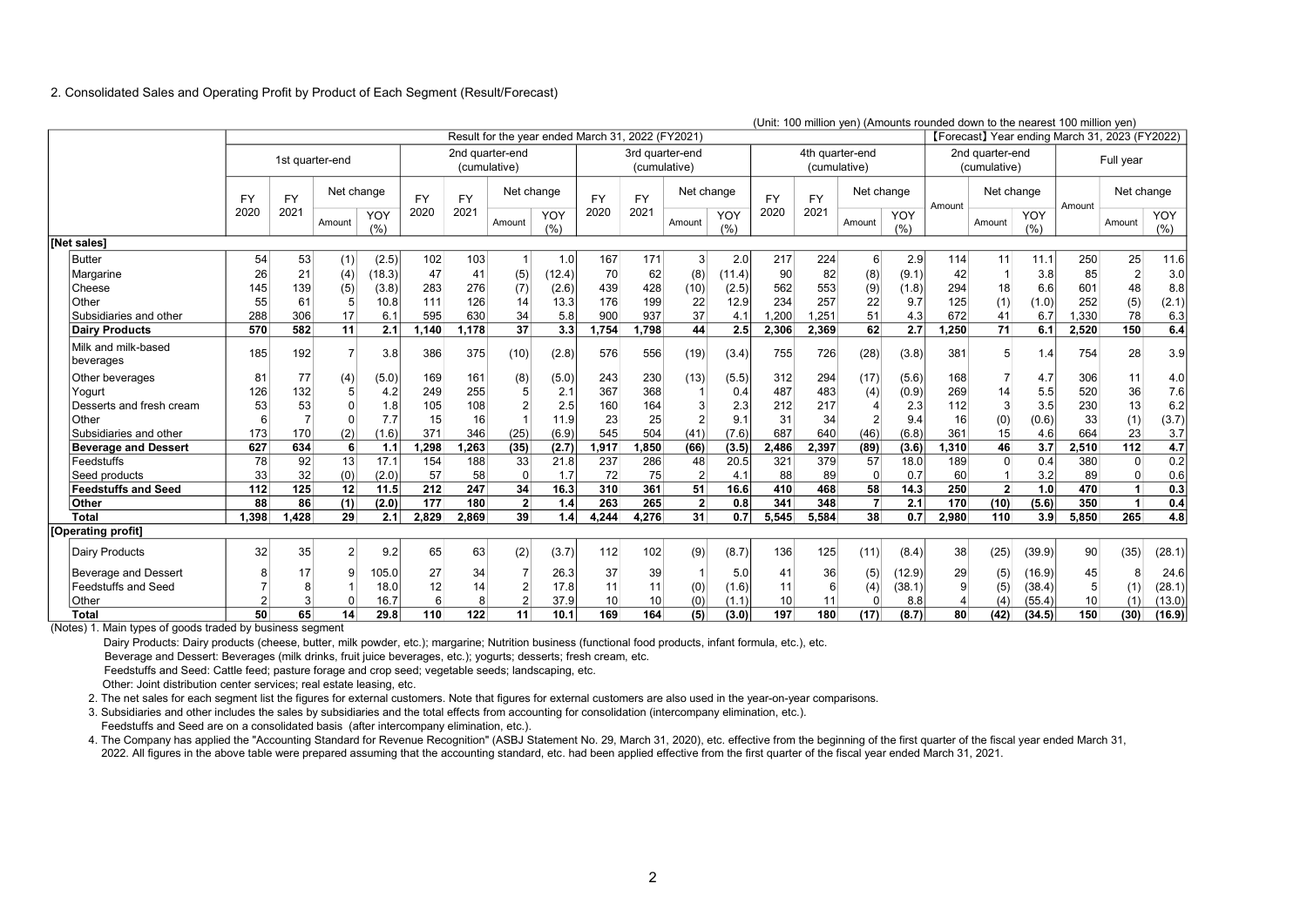#### Nutrition Business of Dairy Products

#### (Unit: 100 million yen) (Amounts rounded down to the nearest 100 million yen)

| (OTHE TOO THINGH YOU) (ANTIOQHES FOUNDED GOWN TO THE HEATEST TOO THINGH YOU)<br>[Forecast] Year ending March 31, 2023 (FY2022)<br>Result for the year ended March 31, 2022 (FY2021) |              |                      |                 |       |           |           |                                 |       |           |           |                                 |               |      |           |                                 |      |        |                                 |      |        |              |      |
|-------------------------------------------------------------------------------------------------------------------------------------------------------------------------------------|--------------|----------------------|-----------------|-------|-----------|-----------|---------------------------------|-------|-----------|-----------|---------------------------------|---------------|------|-----------|---------------------------------|------|--------|---------------------------------|------|--------|--------------|------|
|                                                                                                                                                                                     |              |                      |                 |       |           |           |                                 |       |           |           |                                 |               |      |           |                                 |      |        |                                 |      |        |              |      |
|                                                                                                                                                                                     |              |                      | 1st quarter-end |       |           |           | 2nd quarter-end<br>(cumulative) |       |           |           | 3rd quarter-end<br>(cumulative) |               |      |           | 4th quarter-end<br>(cumulative) |      |        | 2nd quarter-end<br>(cumulative) |      |        | Full year    |      |
|                                                                                                                                                                                     | FY           | FY                   | Net change      |       | <b>EV</b> | <b>FY</b> | Net change                      |       | <b>FY</b> | <b>FY</b> | Net change                      |               | EV   | <b>FY</b> | Net change                      |      | Amount | Net change                      |      | Amount | Net change   |      |
|                                                                                                                                                                                     | 2021<br>2020 | YOY<br>Amount<br>(%) |                 | 2020  | 2021      | Amount    | YOY<br>(% )                     | 2020  | 2021      | Amount    | <b>YOY</b><br>(%)               | 2020          | 2021 | Amount    | YOY<br>(%)                      |      | Amount | <b>YOY</b><br>(%)               |      | Amount | YOY  <br>(%) |      |
| [Net sales]                                                                                                                                                                         |              |                      |                 |       |           |           |                                 |       |           |           |                                 |               |      |           |                                 |      |        |                                 |      |        |              |      |
| Functional food products                                                                                                                                                            | 13           | 16                   |                 | 22.3  | 28        | 32        |                                 | 13.81 | 45        | 50        |                                 | 12.2          | 61   | 67        | 6                               | 10.9 | 44     | 11                              | 34.0 | 91     | 24           | 35.4 |
| Powdered milk and other                                                                                                                                                             | 28           | 26                   | (1)             | (4.4) | 54        | 54        |                                 | 0.8   | 82        | 83        |                                 | $1.3^{\circ}$ | 106  | 109       |                                 | 3.1  | 55     |                                 | 2.4  | 115    | 6            | 5.8  |
| Total on a consolidated basis                                                                                                                                                       | 41           | 43                   |                 | 4.3   | 83        | 87        |                                 | 5.3   | 127       | 134       |                                 | 5.1           | 167  | 177       |                                 | 6.0  | 100    | 12 <sub>1</sub>                 | 14.3 | 207    | 30           | 17.2 |

(Notes) 1. These figures are on a consolidated basis (after intercompany elimination).

2. The Company has applied the "Accounting Standard for Revenue Recognition" (ASBJ Statement No. 29, March 31, 2020), etc. effective from the beginning of the first quarter of the fiscal year ended March 31,

2022. All figures in the above table were prepared assuming that the accounting standard, etc. had been applied effective from the first quarter of the fiscal year ended March 31, 2021.

3. Comparisons with Consolidated Earnings Forecast for the Fiscal Year Ended March 31, 2022 (Forecast figures were announced with Consolidated Financial Results for the Nine Months Ended December 31, 2021, on February 9, 2022.)

|                                             |          |                      | Result for the year ended March 31, 2022 (FY2021) |                     | Net change |                                  |  |  |
|---------------------------------------------|----------|----------------------|---------------------------------------------------|---------------------|------------|----------------------------------|--|--|
|                                             | Forecast | Vs. Sales<br>$(\% )$ | Result                                            | Vs. Sales<br>$(\%)$ | Amount     | Actual vs.<br>Forecast<br>$(\%)$ |  |  |
| Net sales                                   | 5,600    | 100.0                | 5,584                                             | 100.0               | (15)       | (0.3)                            |  |  |
| Operating profit                            | 185      | 3.3                  | 180                                               | 3.2                 | (4)        | (2.4)                            |  |  |
| Ordinary profit                             | 200      | 3.6                  | 199                                               | 3.6                 | (0)        | (0.1)                            |  |  |
| Profit attributable to owners of<br> parent | 125      | 2.2                  | 120                                               | 2.2                 | (4)        | (3.5)                            |  |  |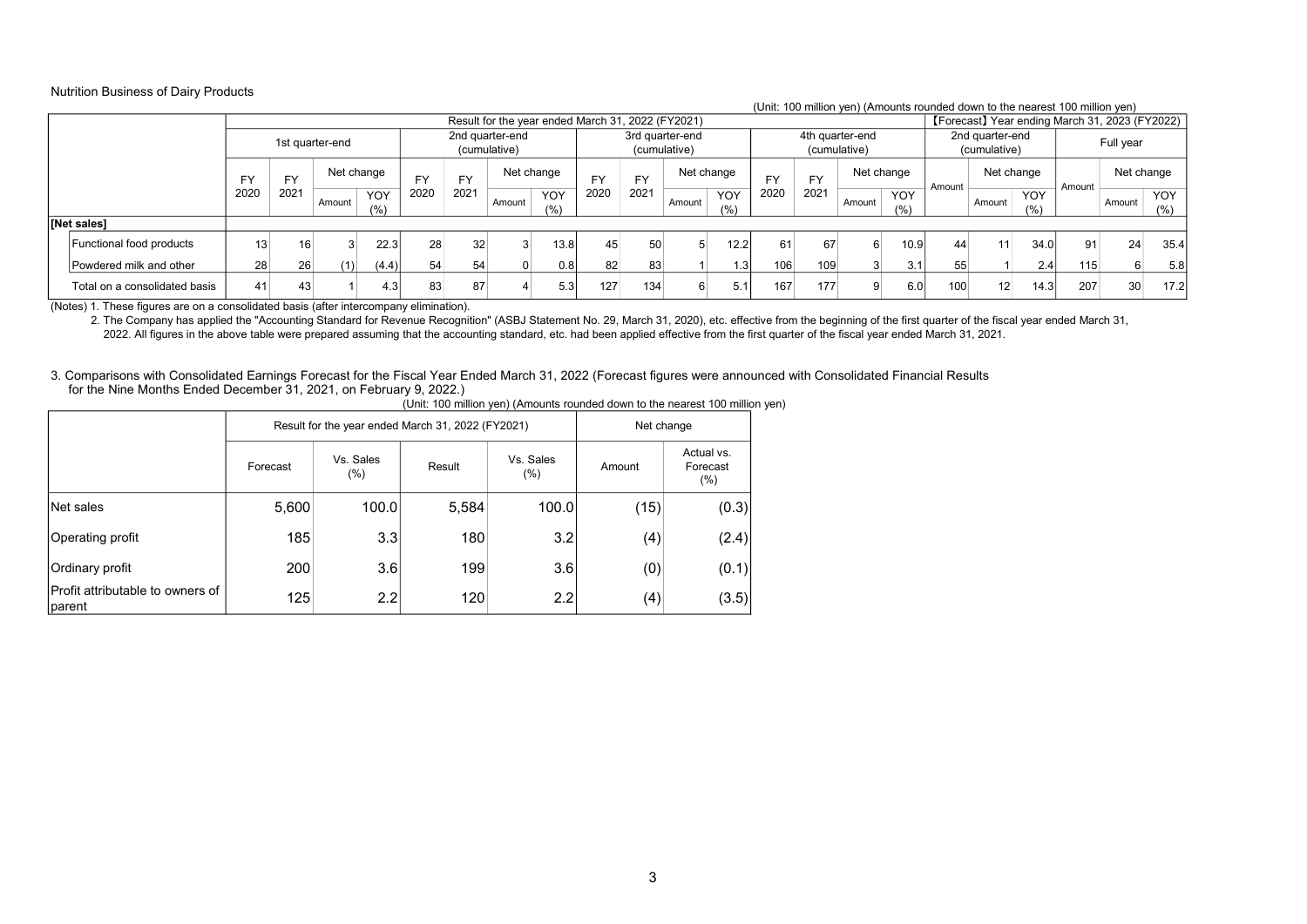#### 4. Causes of Net Changes in Consolidated Operating Profit (Result/Forecast)



(Unit: 100 million yen) (Amounts rounded down to the nearest 100 million yen)

#### Details of Consolidated Operating Profit by Segment

|                                                 | FY2020    |                |                   | 31, 2022 (FY2021), full year | Factors behind changes for the year ended March |              |                | Quarterly change (cumulative) |                  |          |                                                 |                |                   | [Forecast] Factors behind changes for the year<br>ending March 31, 2023 (FY2022), full year |                             |       |
|-------------------------------------------------|-----------|----------------|-------------------|------------------------------|-------------------------------------------------|--------------|----------------|-------------------------------|------------------|----------|-------------------------------------------------|----------------|-------------------|---------------------------------------------------------------------------------------------|-----------------------------|-------|
| Factors behind changes                          | full year | Total          | Dairy<br>Products | Beverage<br>and<br>Dessert   | Feed-<br>stuffs<br>and Seed                     | Other        | 1Q             | 2Q                            | 3Q               | 4Q       | Factors behind changes                          | Total          | Dairy<br>Products | Beverage<br>and<br>Dessert                                                                  | Feed-<br>stuffs<br>and Seed | Other |
| [Marginal profit]                               |           |                |                   |                              |                                                 |              |                |                               |                  |          | [Marginal profit]                               |                |                   |                                                                                             |                             |       |
| Changes in sales unit<br> price                 | 10        | $\Omega$       |                   | $\Omega$                     | (1)                                             |              |                | 3                             |                  |          | Changes in sales unit<br>price                  | 45             | 27                | 17                                                                                          |                             |       |
| Changes in sales volume                         | (18)      |                | 5                 | (4)                          | (1)                                             |              |                |                               |                  |          | Changes in sales volume                         | 51             | 26                | 23                                                                                          |                             |       |
| Changes in product<br>Icomposition              |           | 15             | $\overline{2}$    | 13                           | $\Omega$                                        | n            | 6              | 11                            | 12               | 15       | Changes in product<br>composition               | 6              |                   | 5                                                                                           | $\Omega$                    |       |
| Changes in raw materials<br>lcosts              |           | (17)           | (12)              | (5)                          |                                                 |              | (1)            | (6)                           | (11)             | (17)     | Changes in raw materials<br>costs               | (65)           | (48)              | (16)                                                                                        | (1)                         |       |
| Changes in operating<br>lcosts                  | (10)      | (13)           | (6)               | (7)                          | 0                                               | <sup>0</sup> | $\overline{2}$ | (1)                           | (6)              | (13)     | Changes in operating<br>costs                   | (26)           | (15)              | (9)                                                                                         | $\overline{0}$              | (2)   |
| Other                                           | 12        | $\Delta$       | 3 <sup>1</sup>    | $\overline{0}$               | $\overline{0}$                                  |              | 5 <sup>5</sup> | 4                             | 5 <sup>5</sup>   |          | Other                                           | $\overline{0}$ | $\overline{0}$    | $\overline{0}$                                                                              | $\overline{0}$              |       |
| Subtotal                                        | (4)       | (10)           | (7)               | (3)                          | (2)                                             |              | 20             | 16                            | $6 \overline{6}$ | (10)     | Subtotal                                        | 11             | (9)               | 20                                                                                          | $\overline{0}$              |       |
| [Fixed costs and others]                        |           |                |                   |                              |                                                 |              |                |                               |                  |          | [Fixed costs and others]                        |                |                   |                                                                                             |                             |       |
| Changes in advertising<br>and promotional costs | 11        | (7)            | 0                 | (7)                          |                                                 |              | (6)            | (8)                           | (9)              | (7)      | Changes in advertising<br>and promotional costs | (11)           | (4)               | (7)                                                                                         |                             |       |
| Changes in fixed costs                          | 10        | $\overline{0}$ | (4)               | 5 <sup>1</sup>               | (2)                                             |              | $\overline{0}$ | $\mathbf{3}$                  | (2)              | $\Omega$ | Changes in fixed costs                          | (30)           | (23)              | (5)                                                                                         | (1)                         | (1)   |
| Subtotal                                        | 21        | (7)            | (4)               | (2)                          | (2)                                             |              | (6)            | (5)                           | (11)             | (7)      | Subtotal                                        | (41)           | (27)              | (12)                                                                                        | (1)                         | (1)   |
| Total                                           | 17        | (17)           | (11)              | (5)                          | (4)                                             |              | 14             | 11                            | (5)              | (17)     | Total                                           | (30)           | (36)              | 8                                                                                           | (1)                         | (1)   |

#### \*The Company has applied the "Accounting Standard for Revenue Recognition" (ASBJ Statement No. 29, March 31, 2020), etc. effective from the beginning of the first quarter of the fiscal year ended March 31, 2022. "Factors behind changes" in the above forecast were prepared assuming that the accounting standard, etc. had been applied effective from the first quarter of the fiscal year ended March 31, 2021.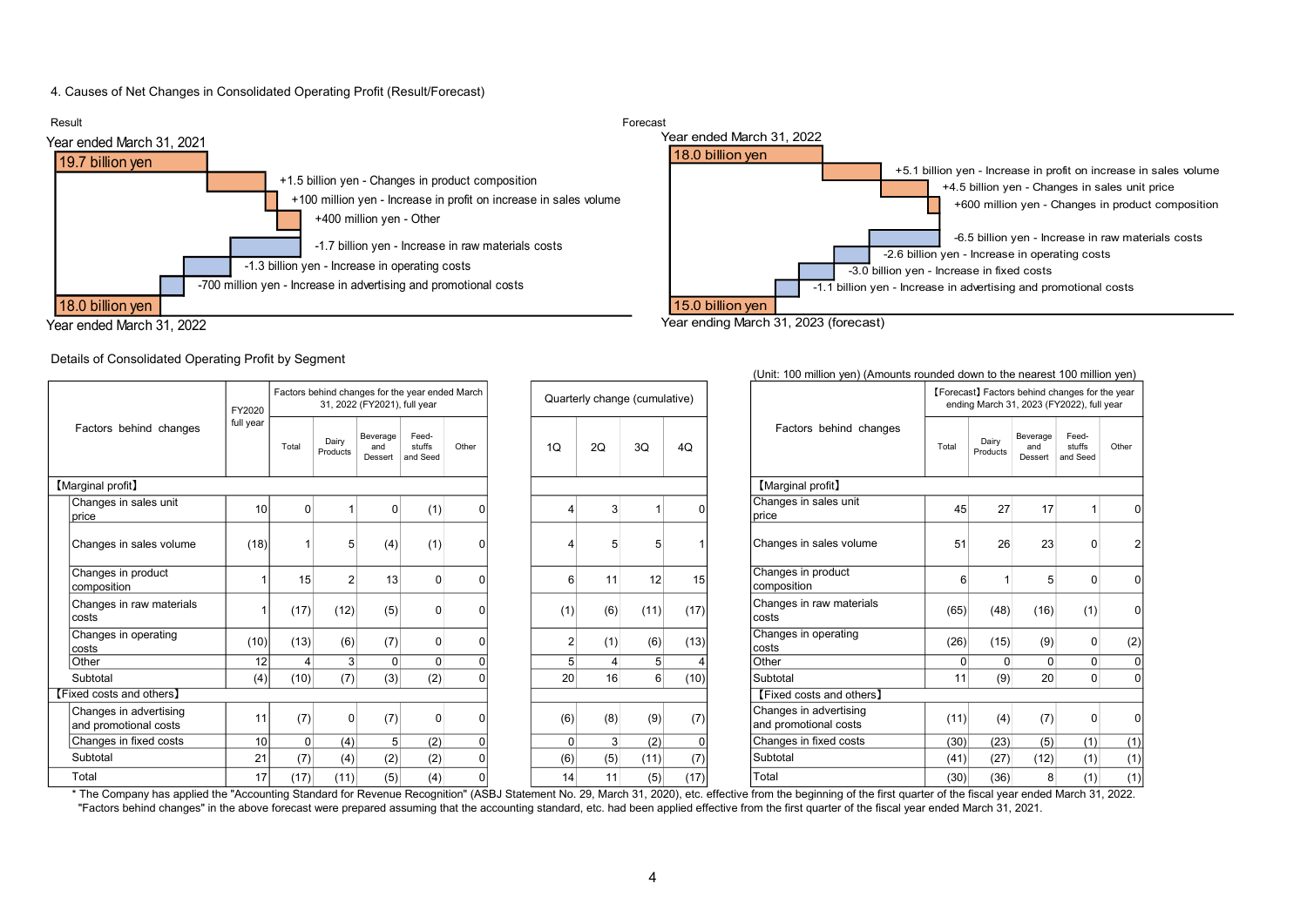### 5. Consolidated Balance Sheets (Result)

|                                    | March 31, 2021 | March 31, 2022 | Amount of net change |
|------------------------------------|----------------|----------------|----------------------|
| (Current assets)                   | 1,617          | 1,601          | (15)                 |
| Cash and deposits                  | 218            | 199            | (18)                 |
| Receivables and contract<br>assets | 717            | 722            | 5                    |
| Inventory assets                   | 599            | 621            | 22                   |
| Other                              | 82             | 56             | (25)                 |
|                                    |                |                |                      |
| (Non-current assets)               | 2,369          | 2,417          | 48                   |
| Property, plant and<br>equipment   | 1,772          | 1,788          | 16                   |
| Intangible assets                  | 35             | 32             | (2)                  |
| Investment securities              | 445            | 481            | 35                   |
| Deferred tax assets                | 30             | 29             | (1)                  |
| Other                              | 85             | 85             |                      |
| Total assets                       | 3,986          | 4,018          | 32                   |

|                 |                                 | March 31, 2021 | March 31, 2022 | Amount of net change |
|-----------------|---------------------------------|----------------|----------------|----------------------|
| $\overline{5)}$ | (Current liabilities)           | 1,285          | 1,131          | (154)                |
| 8)              | Payables                        | 597            | 587            | (10)                 |
| 5               | Short-term loans payable        | 320            | 179            | (140)                |
| 22              | Other                           | 367            | 364            | (2)                  |
| 25)             | (Non-current liabilities)       | 718            | 792            | 73                   |
|                 | Bonds payable                   | 100            | 100            |                      |
| 48              | Long-term loans payable         | 320            | 393            | 73                   |
| 16              | Net defined benefit liabilities | 95             | 88             | (7)                  |
| (2)             | Other                           | 202            | 210            | 8                    |
| 35              | <b>Total liabilities</b>        | 2,003          | 1,923          | (80)                 |
| $\frac{(1)}{0}$ | Shareholders' equity            | 1,952          | 2,067          | 115                  |
|                 | Non-controlling interests       | 30             | 27             | (2)                  |
|                 | Total net assets                | 1,982          | 2,095          | 112                  |
| $\overline{32}$ | Total liabilities/net assets    | 3,986          | 4,018          | 32                   |

6. Consolidated Statements of Cash Flows (Result)

|                                                            |        |                 |                         |        |                              |                         |                                                   |                              |                         | (Unit: 100 million yen) (Amounts rounded down to the nearest 100 million yen) |                              |                         |
|------------------------------------------------------------|--------|-----------------|-------------------------|--------|------------------------------|-------------------------|---------------------------------------------------|------------------------------|-------------------------|-------------------------------------------------------------------------------|------------------------------|-------------------------|
|                                                            |        |                 |                         |        |                              |                         | Result for the year ended March 31, 2022 (FY2021) |                              |                         |                                                                               |                              |                         |
|                                                            |        | 1st quarter-end |                         |        | 2nd quarter-end (cumulative) |                         |                                                   | 3rd quarter-end (cumulative) |                         |                                                                               | 4th quarter-end (cumulative) |                         |
|                                                            | FY2020 | FY2021          | Amount of net<br>change | FY2020 | FY2021                       | Amount of<br>net change | FY2020                                            | FY2021                       | Amount of<br>net change | FY2020                                                                        | FY2021                       | Amount of<br>net change |
| Cash flows from operating<br>activities                    | 20     | 84              | 63                      | 96     | 186                          | 89                      | 162                                               | 215                          | 53                      | 265                                                                           | 294                          | <b>28</b>               |
| II Cash flows from investing<br>activities                 | (62)   | (51)            |                         | (157)  | (109)                        | 48                      | (244)                                             | (158)                        | 85                      | (270)                                                                         | (202)                        | 68                      |
| Ⅲ Cash flows from financing<br>activities                  | 68     | (37)            | (106)                   | 78     | (41)                         | (119)                   | 72                                                | (190)                        | (263)                   | 67                                                                            | (112)                        | (180)                   |
| IV Effect of exchange rate on<br>cash and cash equivalents | (1)    |                 |                         | (0)    |                              |                         | (0)                                               |                              |                         |                                                                               |                              |                         |
| V Amount of net change in cash<br>and cash equivalents     | 25     | (2)             | (28)                    | 17     | 36 <sub>1</sub>              |                         | (8)                                               | (132)                        | (123)                   | 63                                                                            | (18)                         | (81)                    |
| VI Cash and cash equivalents at<br>beginning of period     | 155    | 218             | 63                      | 155    | 218                          | 63                      | 155                                               | 218                          | 63                      | 155                                                                           | 218                          | 63                      |
| VII Cash and cash equivalents at<br>end of period          | 181    | 215             | 34                      | 172    | 254                          | 82                      | 146                                               | 86                           | (60)                    | 218                                                                           | 199                          | (18)                    |
| $(Ref.)$ Free cash flow $(I + II)$                         | (41)   | 33              | 75                      | (61)   | 76                           | 137                     | (81)                                              | 56                           | 138                     | (5)                                                                           | 92                           | 97                      |

(Unit: 100 million yen) (Amounts rounded down to the nearest 100 million yen)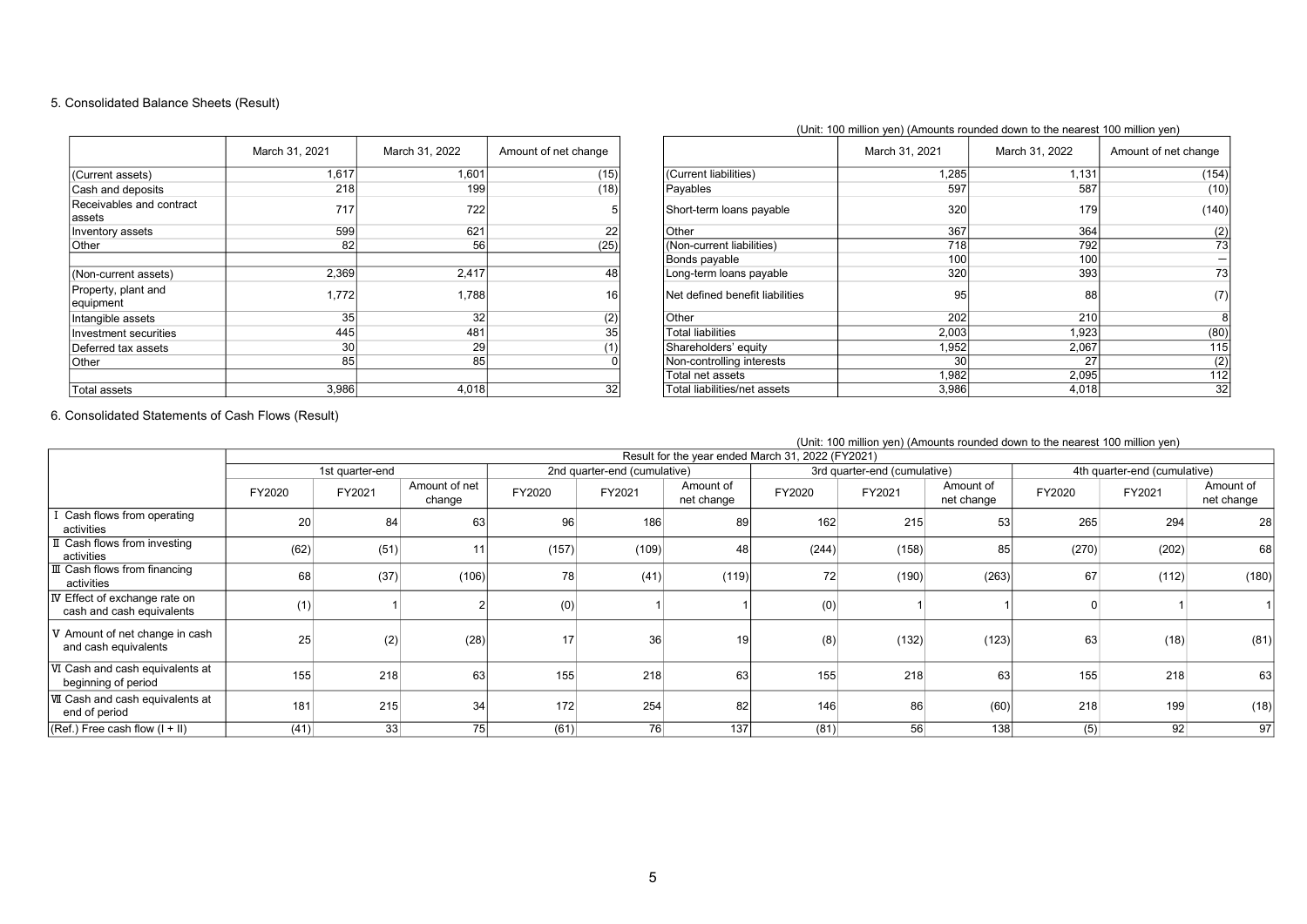#### 7. Other Management Indicators (Result/Forecast)

|                                              |                              |                 |                              |                                                   |                              |                 | (OTHE TOO THINDIT YOU) (ATHOUTILS TOUTIGED GOWLE TO THE HEATEST TOO THINDIT YOU) |        |                               |
|----------------------------------------------|------------------------------|-----------------|------------------------------|---------------------------------------------------|------------------------------|-----------------|----------------------------------------------------------------------------------|--------|-------------------------------|
|                                              |                              |                 |                              | Result for the year ended March 31, 2022 (FY2021) |                              |                 |                                                                                  |        | [Forecast] Year ending        |
|                                              | 1st quarter-end (cumulative) |                 | 2nd quarter-end (cumulative) |                                                   | 3rd quarter-end (cumulative) |                 | 4th quarter-end (cumulative)                                                     |        | March 31, 2023 (FY2022), full |
|                                              | FY2020                       | FY2021          | FY2020                       | FY2021                                            | FY2020                       | FY2021          | FY2020                                                                           | FY2021 | year                          |
| Amount of capital<br>Investment              | 87                           | 45              | 167                          | 94                                                | 206                          | 143             | 266                                                                              | 187    | 250                           |
| Depreciation and<br>amortization costs *     | 39                           | 42              | 79                           | 84                                                | 118                          | 128             | 159                                                                              | 169    | 1751                          |
| Consolidated research<br>& development costs |                              | 12              | 21                           |                                                   | 33                           | 33 <sup>1</sup> | 42                                                                               | 43     |                               |
|                                              |                              | 1st quarter-end | 2nd quarter-end              |                                                   | 3rd quarter-end              |                 | 4th quarter-end                                                                  |        |                               |
|                                              | FY2020                       | FY2021          | FY2020                       | FY2021                                            | FY2020                       | FY2021          | FY2020                                                                           | FY2021 |                               |
| Number of consolidated<br>employees          | 5.787                        | 5,777           | 5,776                        | 5,742                                             | 5,770                        | 5.710           | 5,669                                                                            | 5,665  |                               |

#### (Unit: 100 million yen) (Amounts rounded down to the nearest 100 million yen)

\*Depreciation and amortization costs are the sum of the depreciation of property, plant and equipment and the amortization of intangible assets (excluding goodwill) and long-term prepaid expenses.

|                           | FY2017       | FY2018       | FY2019       | FY2020       | FY2021       |
|---------------------------|--------------|--------------|--------------|--------------|--------------|
|                           | Full year    | Full year    | Full year    | Full year    | Full year    |
| Ratio of operating profit | 3.2%         | 2.9%         | 2.9%         | 3.2%         | 3.2          |
| to net sales              |              |              |              |              |              |
| <b>EBITDA</b>             | 34.5 billion | 33.1 billion | 34.1 billion | 35.6 billion | 35.0 billion |
| <b>ROE</b>                | $9.0\%$      | 6.7%         | 7.1%         | 8.1%         | 6.0%         |
| Equity ratio              | 43.9%        | 46.3%        | 47.3%        | 49.0%        | 51.5%        |
| Payout ratio              | 20.3%        | 25.2%        | 22.3%        | 18.1%        | 33.6%        |
| Interest-bearing debt*    | 75.0 billion | 71.7 billion | 69.3 billion | 79.3 billion | 72.2 billion |

\* The balance for interest-bearing debt is the sum of outstanding borrowings plus bonds payable and outstanding lease obligations.

\* The Company has applied the "Accounting Standard for Revenue Recognition" (ASBJ Statement No. 29, March 31, 2020), etc. effective from the beginning of the first quarter of the fiscal year ended March 31, 2022. The accounting standard, etc. have not been applied to the full-year figures for the years through FY2020 (the fiscal year ended March 31, 2021).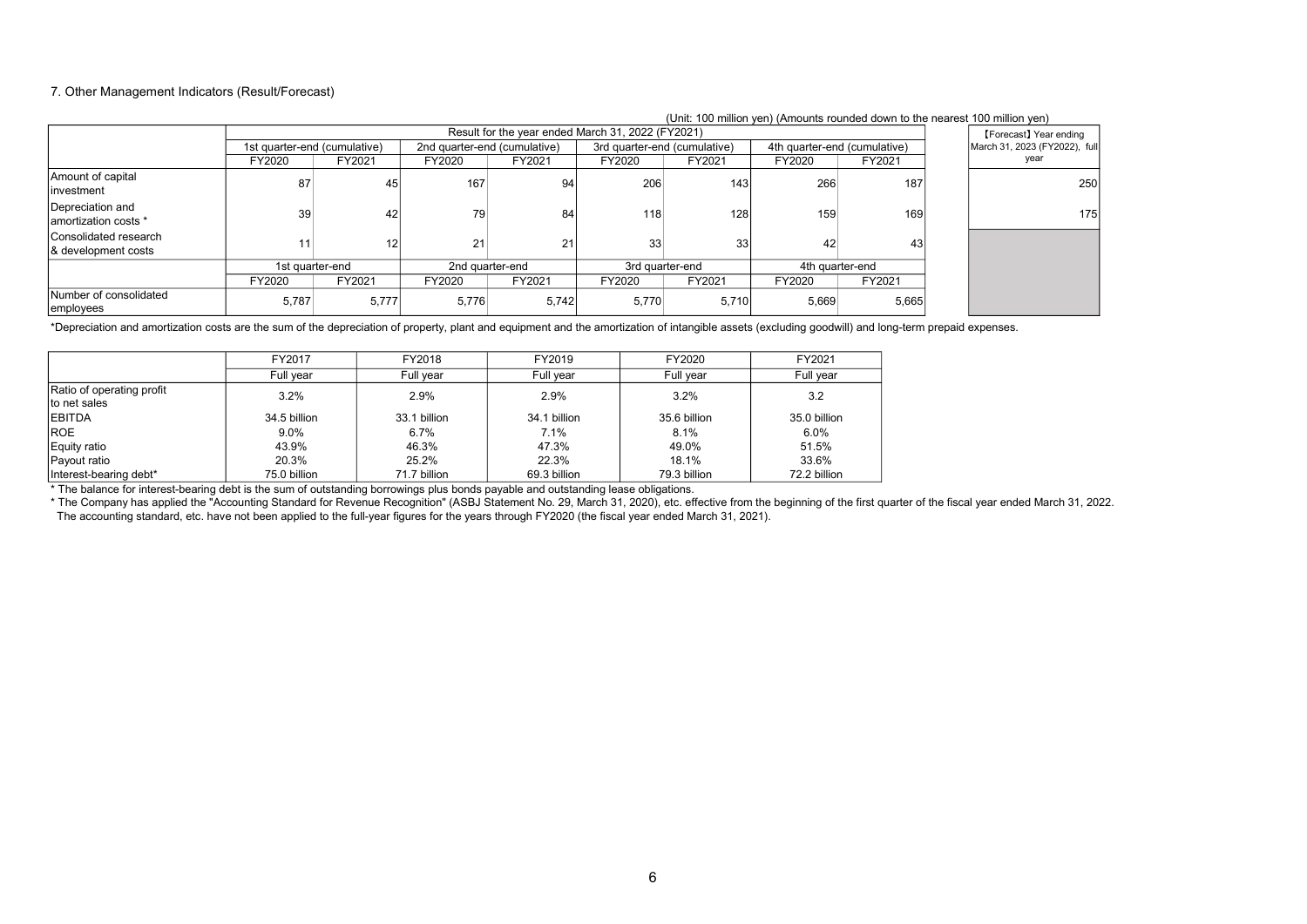#### 8. Financial Performance Data from FY2017 to FY2021

|                                    | March 31,<br>2018 |                      |                          |               | March 31,<br>2019 |               | March 31,<br>2020 |               | March 31,<br>2021        |                 | March 31.                          | 2022   |                 | March 31<br>2018 |               | March 31,<br>2019 |                 | March 31<br>2020 |               | March 31.<br>2021 |                            | March 31 | 2022 |
|------------------------------------|-------------------|----------------------|--------------------------|---------------|-------------------|---------------|-------------------|---------------|--------------------------|-----------------|------------------------------------|--------|-----------------|------------------|---------------|-------------------|-----------------|------------------|---------------|-------------------|----------------------------|----------|------|
|                                    | Result            | <b>Net</b><br>change | Result                   | Net<br>change | Result            | Net<br>change | Result            | Net<br>change | Result                   | Net<br>change   |                                    | Result | Net<br>change   | Result           | Net<br>change | Result            | Net<br>change   | Result           | Net<br>change | Result            | Net<br>change <sup>1</sup> |          |      |
| (Current assets)                   | 1,465             | 78                   | .488                     | 67            | 1,511             | 23            | 1,617             | 105           | 1,601                    | (15)            | (Current liabilities)              | 1,406  | 196             | 1,179            | (227)         | 1,203             | 23              | 1,285            | 82            | 1,131             | (154)                      |          |      |
| Cash and deposits                  | 146               | (20)                 | 143                      | (2)           | 155               | 11            | 218               | 63            | 199                      | (18)            | Payables                           | 644    | 46              | 640              | (4)           | 607               | (32)            | 597              | (10)          | 587               | (10)                       |          |      |
| Receivables and contract<br>assets | 693               | 42                   | 747                      | 54            | 718               | (28)          | 717               | (1)           | 722                      |                 | Short-term loans payable           | 418    | 124             | 199              | (218)         | 181               | (18)            | 320              | 138           | 179               | (140)                      |          |      |
| Inventory assets                   | 539               | 54                   | 556                      | 17            | 589               | 33            | 599               | a             | 621                      | 22              | Other                              | 343    | 25              | 339              | (4)           | 413               | 74              | 367              | (46)          | 364               | (2)                        |          |      |
| Deferred tax assets                | 43                | (1)                  | $\overline{\phantom{0}}$ |               |                   |               |                   |               | $\overline{\phantom{0}}$ |                 | (Non-current liabilities)          | 548    | (200)           | 727              | 195           | 720               | (7)             | 718              | (1)           | 792               | 73                         |          |      |
| Other                              | 42                |                      | 40                       | (2)           | 47                |               | 82                | 34            | 56                       | (25)            | Bonds payable                      |        | $\qquad \qquad$ | 100              | 100           | 100               |                 | 100              | -             | 100               |                            |          |      |
|                                    |                   |                      |                          |               |                   |               |                   |               |                          |                 | Long-term loans<br>payable         | 270    | (202)           | 358              | 87            | 351               | (7)             | 320              | (30)          | 393               | 73                         |          |      |
| (Non-current assets)               | 2,063             | 35                   | 2,105                    | 14            | 2,192             | 86            | 2,369             | 176           | 2,417                    | 48              | Net defined benefit<br>liabilities | 86     |                 | 93               |               | 100               |                 | 95               | (4)           | 88                | (7)                        |          |      |
| Property, plant and<br>equipment   | 1,647             |                      | 1,623                    | (24)          | 1,710             | 87            | 1,772             | 62            | 1,788                    | 16 <sup>1</sup> | Other                              | 191    | (2)             | 175              |               | 168               | (6)             | 202              | 33            | 210               | 8 <sup>1</sup>             |          |      |
| Intangible assets                  | 39                | (10)                 | 32                       | (7)           | 37                |               | 35                | (2)           | 32                       | (2)             | <b>Total liabilities</b>           | 1,955  | (4)             | 1,906            | (32)          | 1,923             | 16 <sup>1</sup> | 2,003            | 80            | 1,923             | (80)                       |          |      |
| Investment securities              | 293               | 33                   | 354                      | 61            | 348               | (6)           | 445               | 97            | 481                      | 35              | Shareholders' equity               | 1,550  | 118             | 1,662            | 112           | 1,751             | 88              | 1,952            | 201           | 2,067             | 115                        |          |      |
| Deferred tax assets                | 21                |                      | 29                       | (19)          | 30 <sup>1</sup>   |               | 30 <sup>°</sup>   |               | 29                       | (1)             | Non-controlling interests          | 23     |                 | 24               |               | 29                |                 | 30               |               | 27                | (2)                        |          |      |
| Other                              | 62                | 10 <sup>1</sup>      | 66                       |               | 66                | $\Omega$      | 85                | 18            | 85                       |                 | Total net assets                   | 1,573  | 118             | 1,687            | 114           | 1,780             | 93              | 1,982            | 201           | 2,095             | 112                        |          |      |
| <b>Total assets</b>                | 3,529             | 113                  | 3,594                    | 82            | 3,704             | 109           | 3,986             | 282           | 4,018                    | 32              | Total liabilities/net assets       | 3,529  | 113             | 3,594            | 82            | 3,704             | 109             | 3,986            | 282           | 4,018             | 32                         |          |      |

| <b>Consolidated Balance Sheets</b> |                   |                 |                          |                      |                   |               |                  |                      |                   |               |                                    |                   |                          |                   |                      | (Unit: 100 million yen) (Amounts rounded down to the nearest 100 million yen) |               |                   |               |                   |                            |
|------------------------------------|-------------------|-----------------|--------------------------|----------------------|-------------------|---------------|------------------|----------------------|-------------------|---------------|------------------------------------|-------------------|--------------------------|-------------------|----------------------|-------------------------------------------------------------------------------|---------------|-------------------|---------------|-------------------|----------------------------|
|                                    | March 31.<br>2018 |                 | March 31.<br>2019        |                      | March 31.<br>2020 |               | March 31<br>2021 |                      | March 31,<br>2022 |               |                                    | March 31.<br>2018 |                          | March 31.<br>2019 |                      | March 31.<br>2020                                                             |               | March 31.<br>2021 |               | March 31.<br>2022 |                            |
|                                    | Result            | Net<br>change   | Result                   | <b>Net</b><br>change | Result            | Net<br>change | Result           | <b>Net</b><br>change | Result            | Net<br>change |                                    | Result            | Net<br>change            | Result            | <b>Net</b><br>change | Result                                                                        | Net<br>change | Result            | Net<br>change | Result            | Net<br>change <sup>!</sup> |
| (Current assets)                   | 1,465             | 78              | 1,488                    | 67                   | 1,511             | 23            | 1,617            | 105                  | 1,601             | (15)          | (Current liabilities)              | 1,406             | 196                      | 1.179             | (227)                | 1,203                                                                         | 23            | 1,285             | 82            | 1,131             | (154)                      |
| Cash and deposits                  | 146               | (20)            | 143                      | (2)                  | 155               | 11            | 218              | 63                   | 199               | (18)          | Payables                           | 644               | 46                       | 640               | (4)                  | 607                                                                           | (32)          | 597               | (10)          | 587               | (10)                       |
| Receivables and contract<br>assets | 693               | 42              | 747                      | 54                   | 718               | (28)          | 717              | (1)                  | 722               |               | Short-term loans payable           | 418               | 124                      | 199               | (218)                | 181                                                                           | (18)          | 320               | 138           | 179               | (140)                      |
| Inventory assets                   | 539               | 54              | 556                      | 17                   | 589               | 33            | 599              | $\Omega$             | 621               | 22            | Other                              | 343               | 25                       | 339               | (4)                  | 413                                                                           | 74            | 367               | (46)          | 364               | (2)                        |
| Deferred tax assets                | 43                | (1)             | $\overline{\phantom{0}}$ |                      |                   |               |                  |                      |                   |               | (Non-current liabilities)          | 548               | (200)                    | 727               | 195                  | 720                                                                           | (7)           | 718               | (1)           | 792               | 73                         |
| Other                              | 42                |                 | 40                       | (2)                  | 47                | $\epsilon$    | 82               | 34                   | 56                | (25)          | Bonds payable                      |                   | $\overline{\phantom{0}}$ | 100               | 100                  | 100                                                                           |               | 100               |               | 100               | $-$                        |
|                                    |                   |                 |                          |                      |                   |               |                  |                      |                   |               | Long-term loans<br>payable         | 270               | (202)                    | 358               | 87                   | 351                                                                           | (7)           | 320               | (30)          | 393               | 73                         |
| (Non-current assets)               | 2,063             | 35              | 2,105                    | 14                   | 2,192             | 86            | 2,369            | 176                  | 2,417             | 48            | Net defined benefit<br>liabilities | 86                |                          | 93                |                      | 100                                                                           | 6             | 95                | (4)           | 88                | (7)                        |
| Property, plant and<br>equipment   | 1,647             |                 | 1,623                    | (24)                 | 1,710             | 87            | 1,772            | 62                   | 1,788             | 16            | Other                              | 191               | (2)                      | 175               |                      | 168                                                                           | (6)           | 202               | 33            | 210               |                            |
| Intangible assets                  | 39                | (10)            | 32                       | (7)                  | 37                |               | 35               | (2)                  | 32                | (2)           | <b>Total liabilities</b>           | 1,955             | (4)                      | 1,906             | (32)                 | 1,923                                                                         | 16            | 2,003             | 80 l          | 1,923             | (80)                       |
| Investment securities              | 293               | 33              | 354                      | 61                   | 348               | (6)           | 445              | 97                   | 481               | 35            | Shareholders' equity               | 1,550             | 118                      | 1,662             | 112                  | 1,751                                                                         | 88            | 1,952             | 201           | 2,067             | 115                        |
| Deferred tax assets                | 21                |                 | 29                       | (19)                 | 30                |               | 30               |                      | 29                | (1)           | Non-controlling interests          | 23                |                          | 24                |                      | 29                                                                            |               | 30                | <sup>n</sup>  | 27                | (2)                        |
| Other                              | 62                | 10 <sup>1</sup> | 66                       |                      | 66                |               | 85               | 18                   | 85                | $\Omega$      | Total net assets                   | 1,573             | 118                      | 1.687             | 114                  | 1.780                                                                         | 93            | 1,982             | 201           | 2,095             | 112                        |
| <b>Total assets</b>                | 3,529             | 113             | 3.594                    | 82                   | 3,704             | 109           | 3,986            | 282                  | 4,018             | 32            | Total liabilities/net assets       | 3,529             | 113                      | 3,594             | 82                   | 3,704                                                                         | 109           | 3,986             | 282           | 4,018             | 32                         |

### 7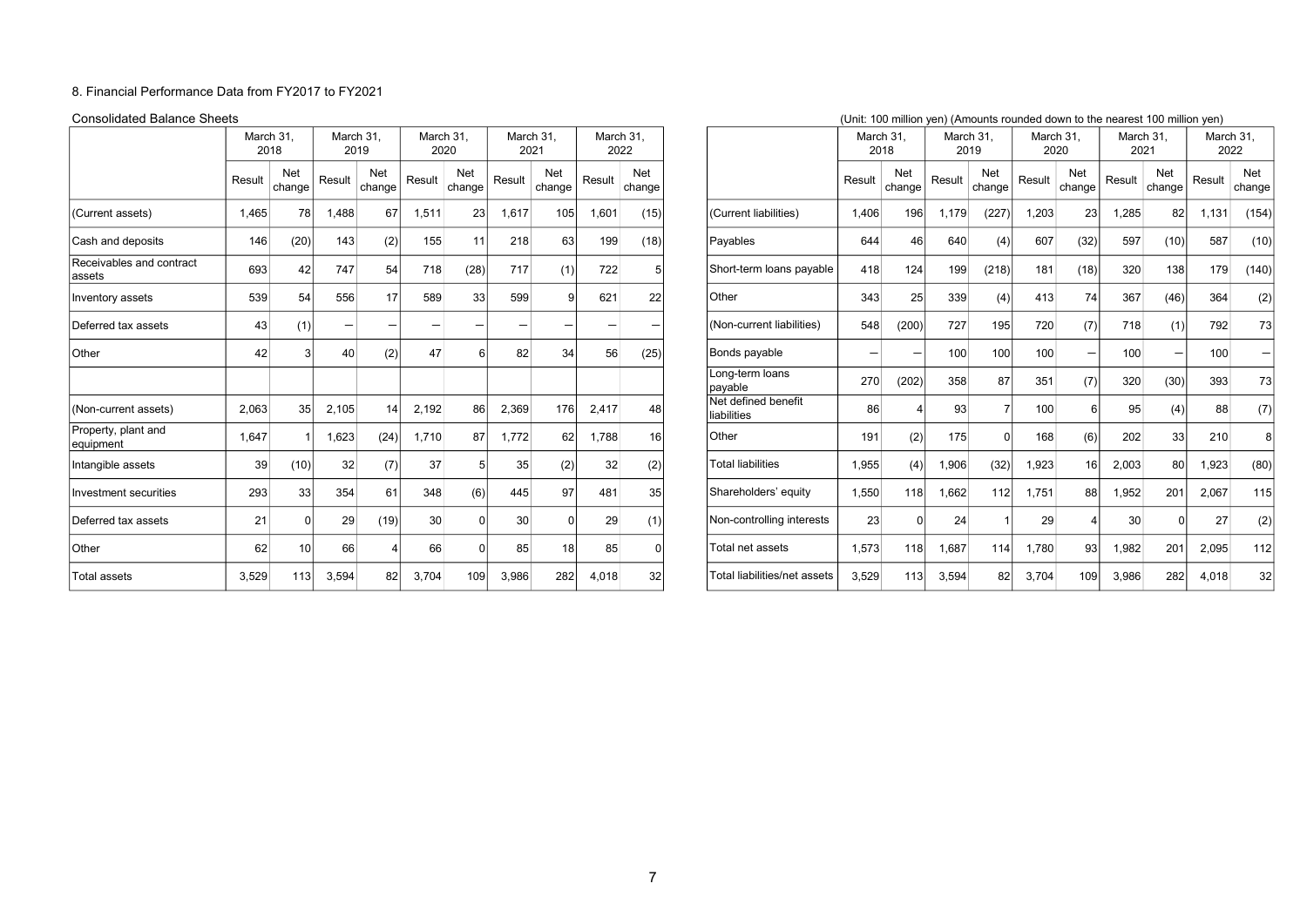| טוווסטוועמנטט טנמנטוווטוונט טו ווויסטוווט                  | FY2017 |                   | FY2018 |                          | FY2019         |                          | FY2020 |                          | FY2021          |                   |  |
|------------------------------------------------------------|--------|-------------------|--------|--------------------------|----------------|--------------------------|--------|--------------------------|-----------------|-------------------|--|
|                                                            | Result | YOY<br>change (%) | Result | <b>YOY</b><br>change (%) | Result         | <b>YOY</b><br>change (%) | Result | <b>YOY</b><br>change (%) | Result          | YOY<br>change (%) |  |
| Net sales                                                  | 5,961  | 1.4               | 6,033  | 1.2                      | 6,134          | 1.7                      | 6,151  | 0.3                      | 5,584           | 0.7               |  |
| Dairy Products                                             | 2,397  | 3.2               | 2,410  | 0.5                      | 2,490          | 3.4                      | 2,623  | 5.3                      | 2,369           | 2.7               |  |
| <b>Beverage and Dessert</b>                                | 2,754  | (0.7)             | 2,797  | 1.5                      | 2,839          | 1.5                      | 2,744  | (3.3)                    | 2,397           | (3.6)             |  |
| <b>Feedstuffs and Seed</b>                                 | 447    | 4.0               | 460    | 3.0                      | 437            | (5.1)                    | 433    | (0.8)                    | 468             | 14.3              |  |
| Other                                                      | 361    | 3.2               | 366    | 1.2                      | 366            | 0.2                      | 350    | (4.5)                    | 348             | 2.1               |  |
| Cost of sales                                              | 4,522  | 1.4               | 4,608  | 1.9                      | 4,702          | 2.0                      | 4,725  | 0.5                      | 4,689           | 0.8               |  |
| Selling, general and administrative<br>expenses            | 1,245  | 1.3               | 1,252  | 0.6                      | 1,251          | (0.1)                    | 1,228  | (1.9)                    | 713             | 2.6               |  |
| Operating profit                                           | 193    | 3.3               | 172    | (11.0)                   | 179            | 4.5                      | 197    | 9.9                      | 180             | (8.7)             |  |
| Dairy Products                                             | 121    | $\overline{3.6}$  | 117    | (3.1)                    | 115            | (1.7)                    | 136    | 18.3                     | 125             | (8.4)             |  |
| <b>Beverage and Dessert</b>                                | 47     | 3.0               | 31     | (33.4)                   | 52             | 65.0                     | 41     | (20.8)                   | 36              | (12.9)            |  |
| <b>Feedstuffs and Seed</b>                                 | 13     | 7.6               | 11     | (13.8)                   | 10             | (10.9)                   | 11     | 8.4                      | 6               | (38.1)            |  |
| Other                                                      | 11     | 3.4               | 10     | (7.1)                    |                | (83.9)                   | 10     | 519.6                    | 11              | 8.8               |  |
| Non-operating income                                       | 27     | (3.8)             | 28     | 6.0                      | 28             | (2.3)                    | 30     | 7.2                      | 29              | (1.2)             |  |
| Non-operating expenses                                     | 10     | (17.0)            | 11     | 1.3                      | 11             | 3.1                      | 11     | 0.3                      | 10 <sup>1</sup> | (7.3)             |  |
| Ordinary profit                                            | 209    | 3.6               | 190    | (9.4)                    | 196            | 3.5                      | 216    | 10.1                     | 199             | (7.7)             |  |
| Extraordinary income                                       |        | (48.6)            | 5      | 172.1                    | $\overline{1}$ | (79.8)                   | 31     | 2,822.9                  | $\overline{0}$  | (99.8)            |  |
| <b>Extraordinary loss</b>                                  | 21     | (23.6)            | 42     | 101.1                    | 29             | (32.1)                   | 36     | 26.0                     | 27              | (24.3)            |  |
| Profit before income taxes                                 | 190    | 6.7               | 152    | (19.9)                   | 168            | 10.5                     | 211    | 25.3                     | 172             | (18.6)            |  |
| Income taxes                                               | 56     | 16.7              | 43     | (23.4)                   | 45             | 5.7                      | 61     | 34.5                     | 49              | (19.1)            |  |
| Profit (loss)<br>attributable to non-controlling interests |        | (49.6)            |        | 1,563.9                  |                | (28.3)                   | O      | (48.5)                   |                 | 145.1             |  |
| Profit attributable to owners of parent                    | 133    | 3.1               | 107    | (19.7)                   | 121            | 13.1                     | 149    | 22.6                     | 120             | (19.1)            |  |

Consolidated Statements of Income

\* The Company has applied the "Accounting Standard for Revenue Recognition" (ASBJ Statement No. 29, March 31, 2020), etc. effective from the beginning of the first quarter of the fiscal year ended March 31, 2022. The accounting standard, etc. have not been applied to the figures for the years through FY2020 (the fiscal year ended March 31, 2021). YoY changes for the fiscal year ended March 31, 2022 were prepared assuming that the accounting standard, etc. had been applied effective from the fiscal year ended March 31, 2021.